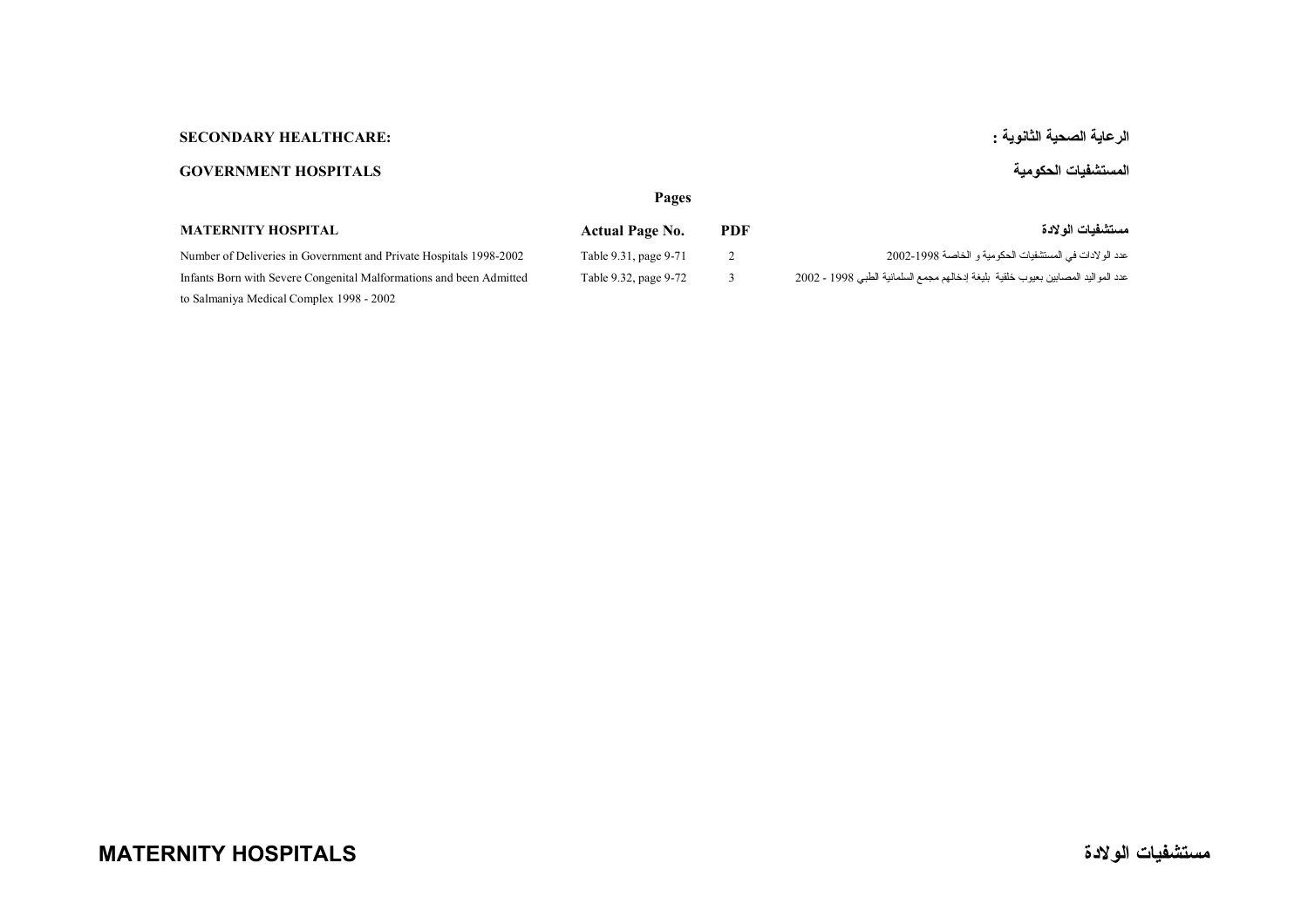<span id="page-1-0"></span>

| <b>Description</b>             | 2002   | 2001            | 2000      | 1999      | 1998   | البيان                           |                      |
|--------------------------------|--------|-----------------|-----------|-----------|--------|----------------------------------|----------------------|
| <b>Government Hospitals</b>    | 12,870 | 12,757          | 12,825    | 12,590    | 12,504 |                                  | المستشفيات الحكو مبة |
| Ministry of Health Hospitals   | 10,376 | 10,305          | 10,329    | 10,058    |        | مستشفيات وزارة الصحة 10,051      |                      |
| Bahrain Defence Force Hospital | 2,494  | 2,452           | 2,496     | 2,532     |        | مستشفى قوة دفاع البحرين 2,453    |                      |
| <b>Private Hospitals</b>       | 617    | 646             | 688       | 611       | 601    |                                  | المستشفيات الخاصة    |
| International Hospital         | 160    | 148             | 168       | 163       |        | مستشفى البحرين الدولي 200        |                      |
| American Mission Hospital      | 311    | 358             | 383       | 314       |        | مستشفى الأر سالية الأمر يكية 293 |                      |
| Awali Hospital                 | 110    | 130             | 137       | 134       |        | مستشفى العوالي  108              |                      |
| Ibn Al-Nafees Hospital         | 36     | 10 <sup>1</sup> | <b>NA</b> | <b>NA</b> |        | مستشفى ابن النفيس NA             |                      |
| Bahrain Specialist Hospital *  |        | <b>NA</b>       | <b>NA</b> | <b>NA</b> |        | مستشفى البحرين التخصصي* NA       |                      |
| Total                          | 13.487 | 13.403          | 13,513    | 13,201    | 13,105 |                                  | الحملة               |

ملاحظة : یبين الجدول بيانات عدد الولادات وليس عدد المواليد وقد تتضمن الولادة *not deliveries about information provides table The :Note information about births.*

أآثر من مولود (آالتوأم .... الخ) . لمعرفة عدد المواليد یمكن الرجوع الى *.(.etc twins (births more or one include may delivery a – births Refer to the relevant tables in "Vital Statistics" chapter for* . "الحيویة الإحصاءات "فصل

\* مستشفى البحرين التخصصي : تم إفتتاحه رسمياً في شهر أكتوبر 2002 . Bahrain Specialist Hospital officially opened in October 2002